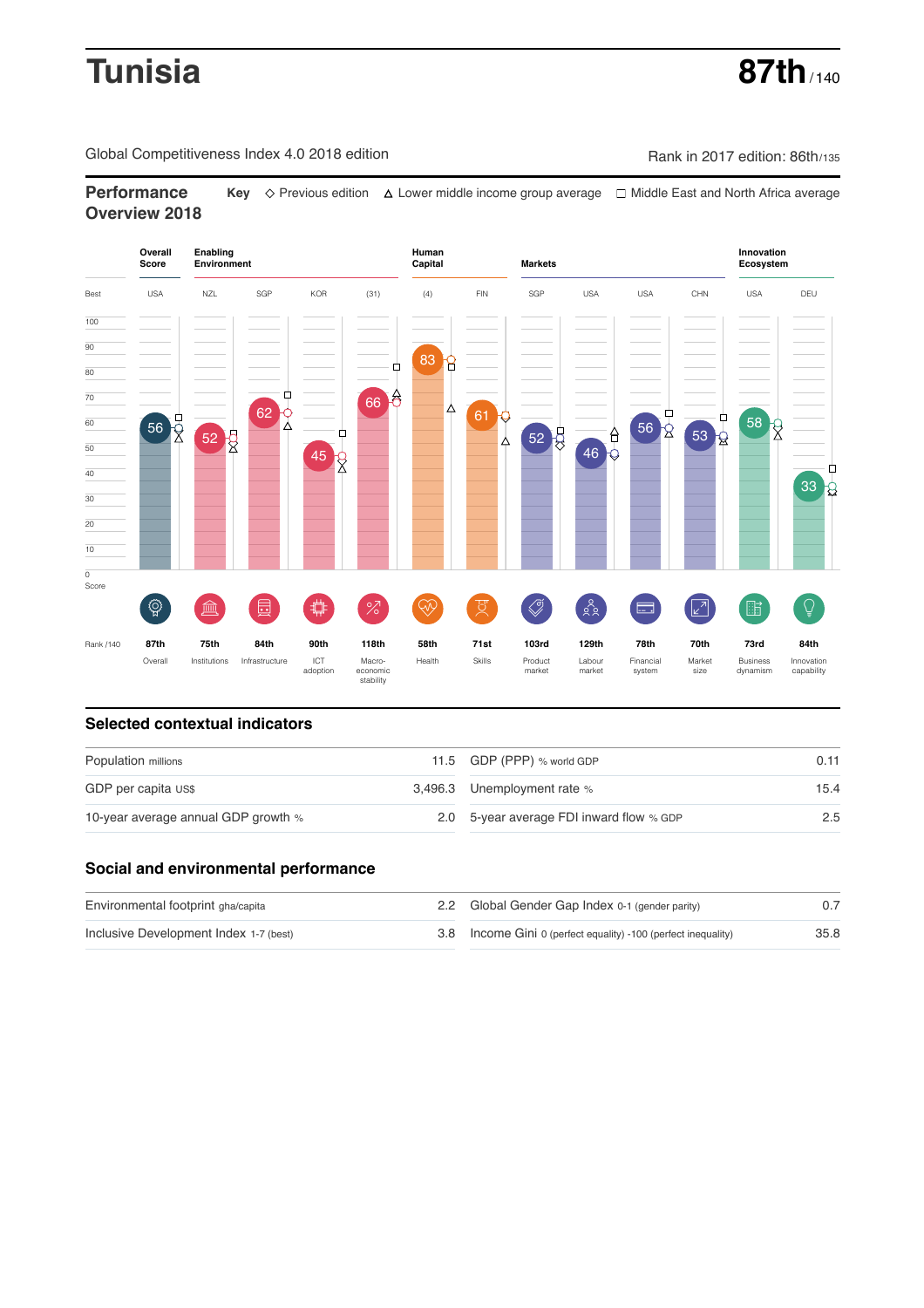# **Tunisia 87th**/140

| <b>Index Component</b>                                                                       | Value    | Score *          | Rank/140 | <b>Best Performer</b>        |
|----------------------------------------------------------------------------------------------|----------|------------------|----------|------------------------------|
|                                                                                              |          |                  |          |                              |
| 無<br>Pillar 1: Institutions 0-100 (best)                                                     |          | 52.0 $\uparrow$  | 75       | <b>New Zealand</b>           |
| 1.01 Organized crime 1-7 (best)                                                              | 4.6      | 59.8 个           | 82       | Finland                      |
| 1.02 Homicide rate /100,000 pop.                                                             | 3.0      | $91.4 =$         | 72       | Multiple (9)                 |
| 1.03 Terrorism incidence 0 (very high) -100 (no incidence)                                   | 97.7     | $97.7$ ↑         | 105      | Multiple (24)                |
| 1.04 Reliability of police services 1-7 (best)                                               | 4.5      | 58.8 ↑           | 68       | Finland                      |
| 1.05 Social capital 0-100 (high)                                                             | 47.1     | 47.1 ↑           | 97       | Australia                    |
| 1.06 Budget transparency 0-100 (best)                                                        | 46.2     | $46.2 =$         | 90       | Multiple (2)                 |
| 1.07 Judicial independence 1-7 (best)                                                        | 3.9      | 48.6 ↑           | 66       | Finland                      |
| 1.08 Efficiency of legal framework in challenging regulations 1-7 (best)                     | 3.6      | 43.7 ↑           | 53       | Finland                      |
| 1.09 Freedom of the press 0-100 (worst)                                                      | 30.9     | 69.1 $\uparrow$  | 78       | Norway                       |
| 1.10 Burden of government regulation 1-7 (best)                                              | 3.0      | 33.5 $\sqrt{ }$  | 103      | Singapore                    |
| 1.11 Efficiency of legal framework in settling disputes 1-7 (best)                           | 3.6      | 42.8 ↑           | 76       | Singapore                    |
| 1.12 E-Participation Index 0-1 (best)                                                        | 0.80     | 79.8 ↑           | 52       | Multiple (3)                 |
| 1.13 Future orientation of government 1-7 (best)                                             | 3.3      | 37.5 ↑           | 98       | Singapore                    |
| 1.14 Incidence of corruption 0-100 (best)                                                    | 42.0     | 42.0 ↑           | 63       | New Zealand                  |
| 1.15 Property rights 1-7 (best)                                                              | 4.5      | $59.1$ 1         | 56       | Finland                      |
| 1.16 Intellectual property protection 1-7 (best)                                             | 3.9      | 47.8 $\sqrt{ }$  | 84       | Finland                      |
| 1.17 Quality of land administration 0-30 (best)                                              | 11.0     | $36.7 =$         | 96       | Singapore                    |
| 1.18 Strength of auditing and reporting standards 1-7 (best)                                 | 4.2      | 53.1 $\sqrt{ }$  | 97       | Finland                      |
| 1.19 Conflict of interest regulation 0-10 (best)                                             | 5.3      | $53.0 =$         | 84       | Multiple (2)                 |
| 1.20 Shareholder governance 0-10 (best)                                                      | 4.3      | $43.0 =$         | 100      | Kazakhstan                   |
| 囩<br>Pillar 2: Infrastructure 0-100 (best)                                                   |          | 62.5 $\uparrow$  | 84       | Singapore                    |
| 2.01 Road connectivity index 0-100 (best)                                                    | 64.8     | $64.8 =$         | 72       | <b>United States</b>         |
| 2.02 Quality of roads 1-7 (best)                                                             | 3.8      | 46.1 ተ           | 81       | Singapore                    |
| 2.03 Railroad density km of roads/square km                                                  | 13.7     | $34.3 =$         | 49       | Multiple (20)                |
| 2.04 Efficiency of train services 1-7 (best)                                                 | 3.2      | 36.0 ↑           | 70       | Switzerland                  |
| 2.05 Airport connectivity score                                                              | 34,374.4 | 46.7 ↓           | 71       | Multiple (8)                 |
| 2.06 Efficiency of air transport services 1-7 (best)                                         | 3.8      | 47.4 ↑           | 102      | Singapore                    |
| 2.07 Liner Shipping Connectivity Index 0-157.1 (best)                                        | 6.6      | 6.6 $\downarrow$ | 103      | Multiple (4)                 |
| 2.08 Efficiency of seaport services 1-7 (best)                                               | 3.5      | 42.5 ↑           | 88       | Singapore                    |
| 2.09 Electrification rate % pop.                                                             | 100.0    | $100.0 =$        | 1        | Multiple (66)                |
|                                                                                              | 16.2     | 87.3 ↓           | 98       |                              |
| 2.10 Electric power transmission and distribution losses % output                            | 17.4     | $84.3 =$         | 88       | Multiple (9)                 |
| 2.11 Exposure to unsafe drinking water % pop.<br>2.12 Reliability of water supply 1-7 (best) |          |                  |          | Multiple (23)<br>Switzerland |
|                                                                                              | 5.0      | 66.1 $\sqrt{ }$  | 63       |                              |
| ₩<br>Pillar 3: ICT adoption 0-100 (best)                                                     |          | 45.1 ↑           | 90       | Korea, Rep.                  |
| 3.01 Mobile-cellular telephone subscriptions /100 pop.                                       | 124.3    | $100.0 =$        | 53       | Multiple (68)                |
| 3.02 Mobile-broadband subscriptions /100 pop.                                                | 65.0     | n/a              | 76       | <b>United Arab Emirates</b>  |
| 3.03 Fixed-broadband Internet subscriptions /100 pop.                                        | 7.0      | 13.9 $\uparrow$  | 85       | Switzerland                  |
| 3.04 Fibre Internet subscriptions /100 pop.                                                  | 0.1      | n/a              | 88       | Korea, Rep.                  |
| 3.05 Internet users % pop.                                                                   | 49.6     | 49.6 ↑           | 86       | Iceland                      |
| <sup>%</sup> Pillar 4: Macroeconomic stability 0-100 (best)                                  |          | 65.7 $\sqrt{ }$  | 118      | Multiple (31)                |
| 4.01 Inflation annual % change                                                               | 4.5      | 98.5 $\sqrt{ }$  | 89       | Multiple (74)                |
| 4.02 Debt dynamics 0-100 (best)                                                              | 32.9     | $32.9 +$         | 133      | Multiple (36)                |
| ųÿ<br>Pillar 5: Health 0-100 (best)                                                          |          | $83.2$ 1         | 58       | Multiple (4)                 |
| 5.01 Healthy life expectancy years                                                           | 66.6     | 83.2 ↑           | 57       | Multiple (4)                 |
| 섯                                                                                            |          |                  |          |                              |
| Pillar 6: Skills 0-100 (best)                                                                |          | 61.4 $\uparrow$  | 71       | <b>Finland</b>               |
| 6.01 Mean years of schooling Years                                                           | 8.0      | $53.3 =$         | 92       | Finland                      |
| 6.02 Extent of staff training 1-7 (best)                                                     | 3.8      | 46.2 ↑           | 78       | Switzerland                  |
| 6.03 Quality of vocational training 1-7 (best)                                               | 3.7      | 45.6 ↑           | 93       | Switzerland                  |
| 6.04 Skillset of graduates 1-7 (best)                                                        | 3.6      | 43.4 1           | 103      | Switzerland                  |
| 6.05 Digital skills among population 1-7 (best)                                              | 4.4      | 56.1 $\uparrow$  | 62       | Sweden                       |
| Ease of finding skilled employees 1-7 (best)<br>6.06                                         | 4.2      | 52.8 $\uparrow$  | 66       | <b>United States</b>         |
| School life expectancy Years<br>6.07                                                         | 15.1     | 83.9 个           | 49       | Multiple (9)                 |
| 6.08 Critical thinking in teaching 1-7 (best)                                                | 3.1      | 34.7 ↑           | 94       | <b>United States</b>         |
| 6.09 Pupil-to-teacher ratio in primary education Ratio                                       | 16.2     | 84.5 ↓           | 51       | Multiple (6)                 |